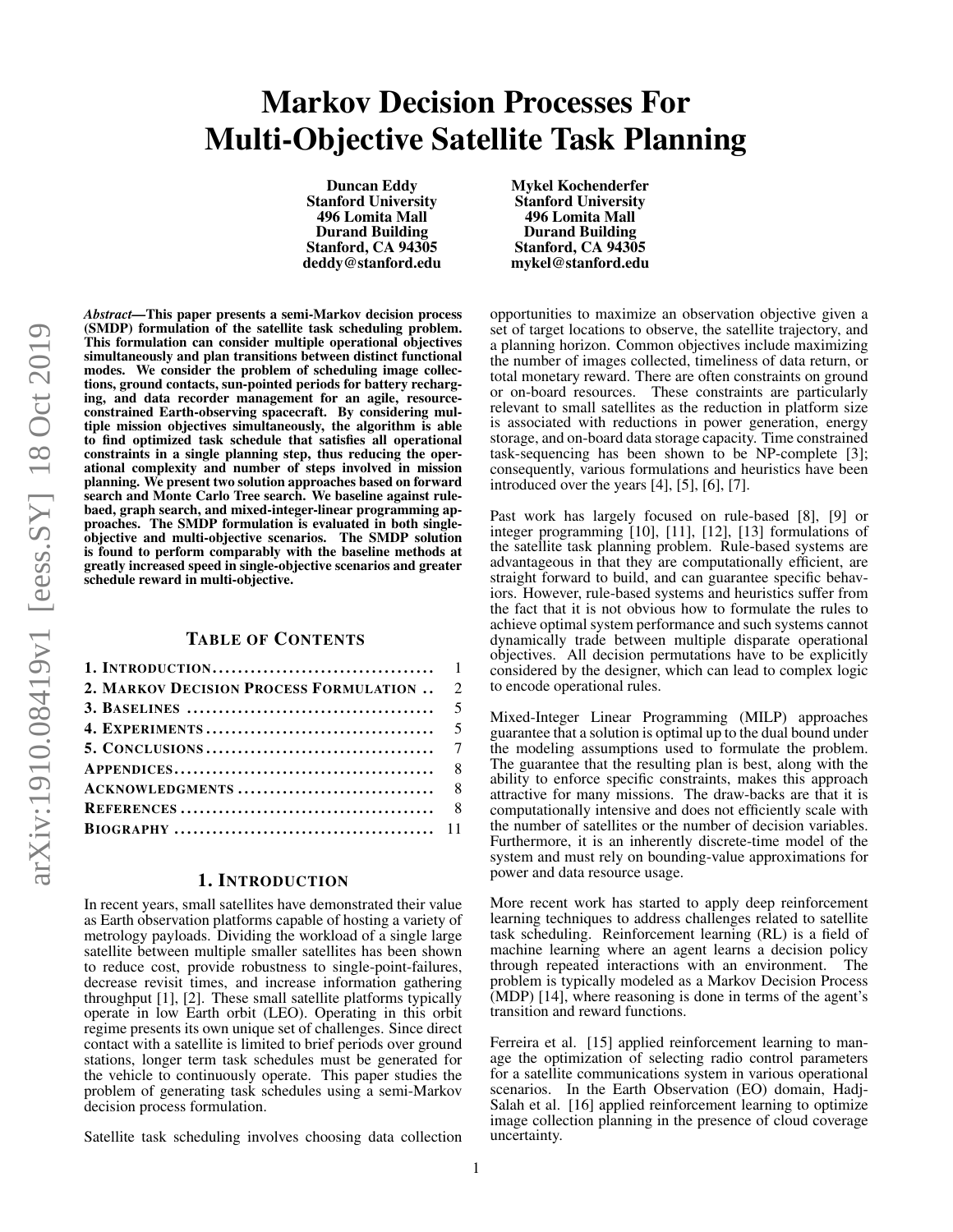This paper studies a model-based approach with a known reward function. The problem is posed as a semi-Markov Decision Process (SMDP). An SMDP is a variant of an MDP that reduces computational complexity by only evaluating the decision policy at specific times. We introduce two different approximate solution techniques to the problem—forward search and Monte Carlo Tree Search (MCTS). The viability of this approach is demonstrated by comparison to common single-objective optimization approaches, and results are presented for multi-objective optimization as well.

# <span id="page-1-0"></span>2. MARKOV DECISION PROCESS FORMULATION

A Markov Decision Process is a general framework [\[14\]](#page-7-15), [\[17\]](#page-10-2) for modeling and solving decision making problems. The agent (the satellite) chooses an action in the current state, receives a reward, and then transitions to the next state. The process is repeated over the planning horizon. The state space  $\mathcal S$ , action space  $\mathcal A$ , transition function T, and reward function R, define an MDP

$$
\mathcal{M} = (\mathcal{S}, \mathcal{A}, T, R) \tag{1}
$$

Relevant to the Earth observing satellite tasking problem is a set of *locations* I, which have been requested to be collected over a time interval  $[0, H]$  with H as the planning horizon. Each image  $i \in I$  is defined by an Earth-fixed center point and has an associated reward for collection  $r_i$ . Over the horizon, each image has a set of windows of *opportunity*  $O_i$ . Each individual opportunity for image i is denoted  $o_i \in O_i$ and has a start time  $t_s$  and end time  $t_e$  during which the image could be collected. The problem is to decide which images should be collected to maximize the total reward over the planning horizon.

There are a few notable variations of this core problem. The first is the agile satellite scheduling problem. Here, the satellite imaging instrument is fixed in the satellite bodyframe and the satellite must use its attitude control system to reorient to point at each location before collecting an image. The second variation adds the complication of ground contact planning; the satellite can only be communicated with while it is in view of a set of ground station locations  $G$ , and ground contacts must be scheduled to download collected images. The final variation considered here is the imposition of limitations on on-board spacecraft resources, in particular constraints on power and data.

One challenge of modeling the satellite tasking problem as an MDP is that typical planning horizons are long, while the required time step for making decisions is significantly smaller. Planning horizons are, at a minimum, a few hours long—the average time between ground contacts in Low Earth Orbit. More useful scheduling horizons are on the order of days or weeks. However, opportunities to collect an image or make contact with the ground occur at specific times, when the decision to take an opportunity must be made. Since the duration of these opportunities are minutes or seconds long, the decision making time step has to have the same or finer resolution. The standard MDP formulation therefore has an extremely large state space, making it computationally challenging to solve. The standard formulation results in a difficult exploration problem, where the rewards associated with collecting or downlinking images are greatly delayed compared to the current agent state.

<span id="page-1-1"></span>

Figure 1: Illustration of the difference of time discretization in MDP and SMDP formulations. In the MDP formulation (top), all time steps are uniform and are taken sequentially. In the SMDP model (bottom) transitions occur at non-uniform times and some time steps are skipped.

To address the challenge of computational tractability we take advantage of the inherent structure of the problem where opportunities for image collection or communication with the ground only occur at specific times. This property indicates that the problem could be posed as a semi-Markov Decision Process, a variation of the MDP. In a semi-Markov model, the uniform time step assumption inherent to MDPs is removed, and the agent state is instead only considered at times when actions could be taken. See Figure [1](#page-1-1) illustrates this difference. This modeling choice reduces the size of the decision space, making the problem more computationally tractable, and also removes the challenge of delayed rewards. The rest of the section describes the state, action, transition, and rewards of the SMDP formulation, as well as the solution approach.

#### *State Space*

The satellite state is defined as

$$
s = (t, t_s^p, I_c, d, p) \tag{2}
$$

where t is the time of the most recent action taken,  $t_s^p$  is the start time of the last collection or downlink opportunity taken,  $I_c$  is the set of all images collected by time t, p is current spacecraft power, and  $d$  is the current on-board data usage. Data and power can be removed from the state definition if resources are not included as part of the problem.

#### *Action Space*

At each discrete step  $t$ , the agent selects the next action to take from the set of feasible actions for that state  $A(s)$ , where  $A(s) \subset A$ . For a semi-Markov model the next time step directly corresponds to the start time  $t_s$  of the next action. The possible actions are drawn from an enumeration of possible higher-level functional modes the satellite can assume. For this problem we consider actions of (image) collect, (ground) contact, and sun-point. This action set can be extended to include other common modes like maneuvering.

Actions are defined as

$$
a = (t_s, t_e, \ell) \tag{3}
$$

where  $t_s$  is the start-time,  $t_e$  is the action end-time, and  $\ell$  is the location. The location  $\ell \in \{i, g, \text{NIL}\}\$  indicates which image  $i \in I$  or ground station  $g \in G$  the action is associated with. For sun-point actions the location is NIL. This information is also used to indicate the mode associated with the action. It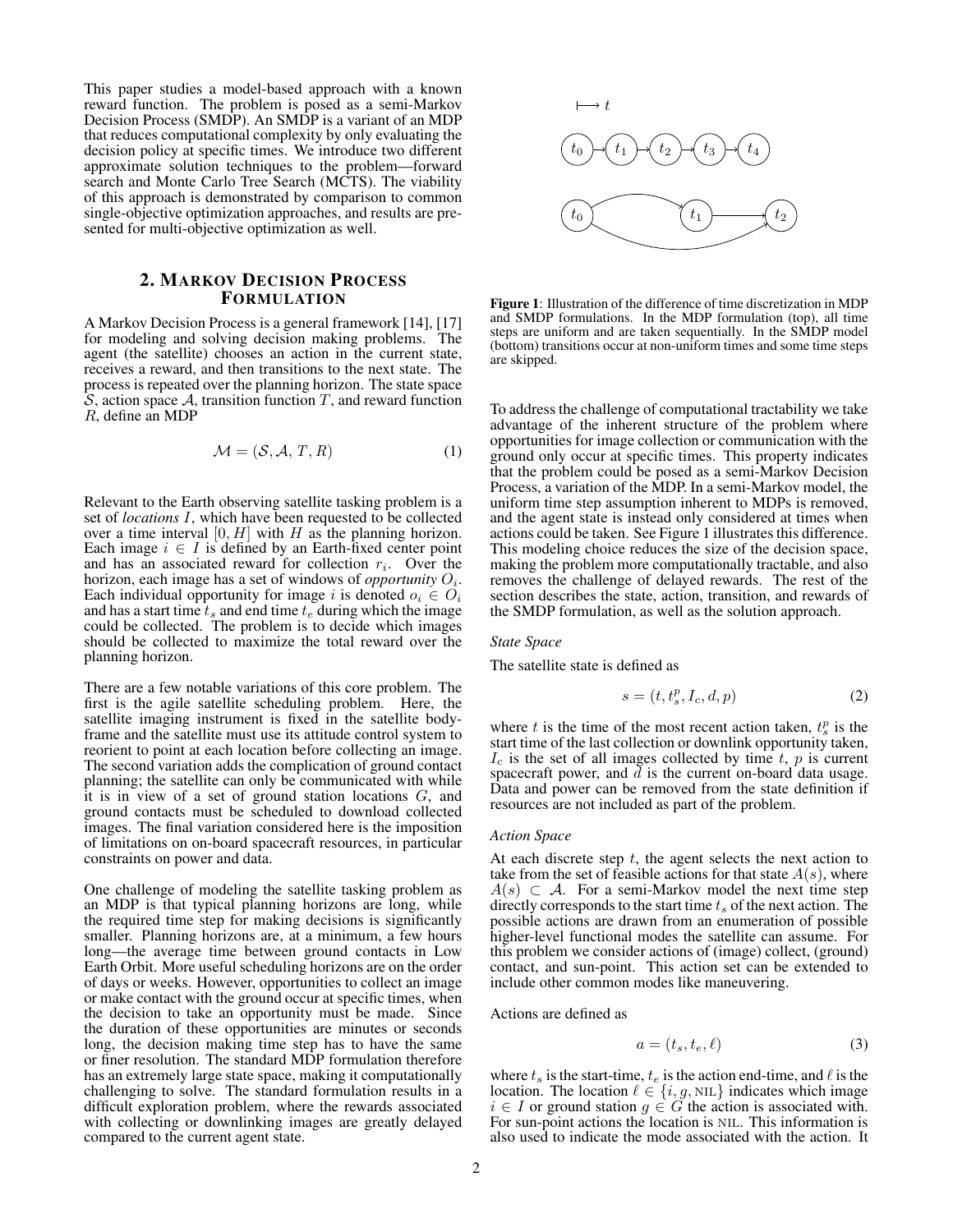is assumed that for all collect and contact actions there is also a sun-point action with the same start and end times that is always available to take. This might not always be be useful action to take (e.g. if the satellite is in eclipse) but it is still an option.

For each state, the action space  $A(s)$  is the set of all possible actions with start-time after the current time that are feasible for the spacecraft to transition to given the last collection or contact time  $t_s^p$ :

$$
A(s) = \{a \mid t_s > t, C(t_s^p, t_s) = 1\}
$$
 (4)

 $C(t_s^p, t_s)$  is the agility constraint function that indicates whether a slew between the pointing configurations for actions with start times  $t_s^p$  and  $t_s$  is feasible. It is a binary function  $C(t_s^p, t_s) \in \{0, 1\}$  where 1 denotes feasibility and 0 infeasibility of the transition.

#### *Transition Function*

 $T : \mathcal{S} \times \mathcal{A} \rightarrow \mathcal{S}$  is the transition function used in this work. Given an input state and action, the transition deterministically returns the next state. For the semi-Markov formulation, this means advancing the agent state to  $t<sub>s</sub>$ , the start time of the chosen action<sup>[1](#page-2-0)</sup>. The transition also updates on-board resource states by propagating their dynamics. For this work, we use a simple linear update for power and data resources. Equations  $(5)$  to  $(9)$  provide the transition that propagates the state  $s_t$  to the next state  $s_{t+1}$  after taking action a:

$$
t \leftarrow t_s \tag{5}
$$

<span id="page-2-3"></span>
$$
t_s^p \leftarrow \begin{cases} t & \text{if } \ell \in I \text{ or } \ell \in G \\ t_s^p & \text{otherwise} \end{cases} \tag{6}
$$

<span id="page-2-5"></span><span id="page-2-4"></span>
$$
I_c \leftarrow \begin{cases} I_c \cup \{\ell\} & \text{if } \ell \in I \text{ and } \ell \notin I_c \\ & \text{and } p > p_{\text{min}} \\ & \text{and } d < d_{\text{max}} \\ I_c & \text{otherwise} \end{cases} \tag{7}
$$

$$
p \leftarrow p + (t_s - t_s^p)\dot{p}_\ell \tag{8}
$$

$$
d \leftarrow d + (t_s - t_s^p)\dot{d}_\ell \tag{9}
$$

<span id="page-2-2"></span>Equation [\(5\)](#page-2-1) advances the time. Equation [\(6\)](#page-2-3) updates the most recent collect or contact action if a collect or contact was taken. Equation [\(7\)](#page-2-4) adds an image to the set of collected images if it had not been previously collected and there are enough available resources to do so. Equations [\(8\)](#page-2-5) and [\(9\)](#page-2-2) could also be exchanged for non-linear update functions that capture full system dynamics to the desired degree of fidelity. Here,  $\dot{p}_{\ell}$  and  $d_{\ell}$  are the power and data generation associated with the action type. The exact values of each depend on the satellite design, but the general characteristics of each mode are summarized in Table [1.](#page-2-6) During image collections power is consumed and data generated, during ground contacts power is again consumed but data is removed, and finally during sun-point actions power is generated along with data from the continuous recording of spacecraft telemetry.

<span id="page-2-6"></span>Table 1: Resource update characteristics for each action mode.

| Mode | Power              | Data              |
|------|--------------------|-------------------|
|      | $p_{\ell} < 0$     | $d_{\ell}>0$      |
| q    | $\dot{p}_\ell < 0$ | $d_{\ell} < 0$    |
| NIJ. | $\geq 0$           | > 0<br>$d_{\ell}$ |

#### *Reward Function*

The reward function  $R(s, a)$  is the associated reward for taking action  $a$  in state  $s$ . The reward function is designed to encode mission-specific limitations or desired behavior. The specific choice of function comes from expert-knowledge of the mission designers and engineers. In this work, we define reward to be initally 0 and add to it for each of the conditions listed in Table [2](#page-2-7) that are satisfied by the input state-action pair  $(s, a)$ .

<span id="page-2-7"></span>Table 2: Initial position error for different orbit determination techniques

| Reward                              | Condition                             |
|-------------------------------------|---------------------------------------|
| $\gamma^{(t_s-t)}r_i$               | if $\ell \in I$ and $\ell \notin I_c$ |
| $1 \times 10^{-1} \times (t_s - t)$ | if $\ell = G$                         |
| $1 \times 10^{-4} \times (t_s - t)$ | if $\ell = \text{NIL}$                |
| $-1 \times 10^4$                    | $p \leq p_{\min}$                     |
| $-1 \times 10^4$                    | $d > d_{\text{max}}$                  |

<span id="page-2-1"></span>The first condition is the reward for collecting image  $i$  if that location has not been previously imaged. The imaging action has a discount factor  $\gamma$  applied to properly discount the reward for actions further into in the planning horizon relative to actions closer in time. If omitted, the reward for an action at the very end of the planning horizon would be the same as an action at the start. The second condition provides a reward for downlinking data proportional to the length of the contact. The third condition encourages taking sun-pointed actions by assigning a small reward for the duration of the action. The final two conditions apply a strong penalty if the spacecraft violates safe power or data thresholds.

#### *Implementation Challenges*

Even with a semi-Markov model, we could not solve the problem exactly. The state space grows exponentially with just the number of images being scheduled. This neglects the size of state space dimensions in time, previous action, and the discretization of power and data. Because the size of the space grows at least exponentially, finding an exact solution quickly becomes computationally intractable even for small sets of image collection requests. For this reason, we do not consider exact MDP solutions algorithms, such as value iteration or policy iteration, and instead use approximate, online solution methods.

Using online solutions alone was not enough to enable the problem to be solved quickly given the size of the possible action space. Consider the size of the action space  $A(s)$  for the initial state. For a problem of 1000 locations, there are typically 2000 to 4000 image collection opportunities in a 24 h planning horizon, almost all of which would be feasible actions from the initial state. Most of these opportunities are detrimental to take as they skip earlier collection opportunities that could have otherwise been taken. For these reasons, we impose a limit on the number of actions in  $A(s)$  to the first  $N_a^{\text{max}}$  in time.

<span id="page-2-0"></span> $1$ The end time is equally valid from an implementation point-of-view so long as the times are consistent throughout implementation.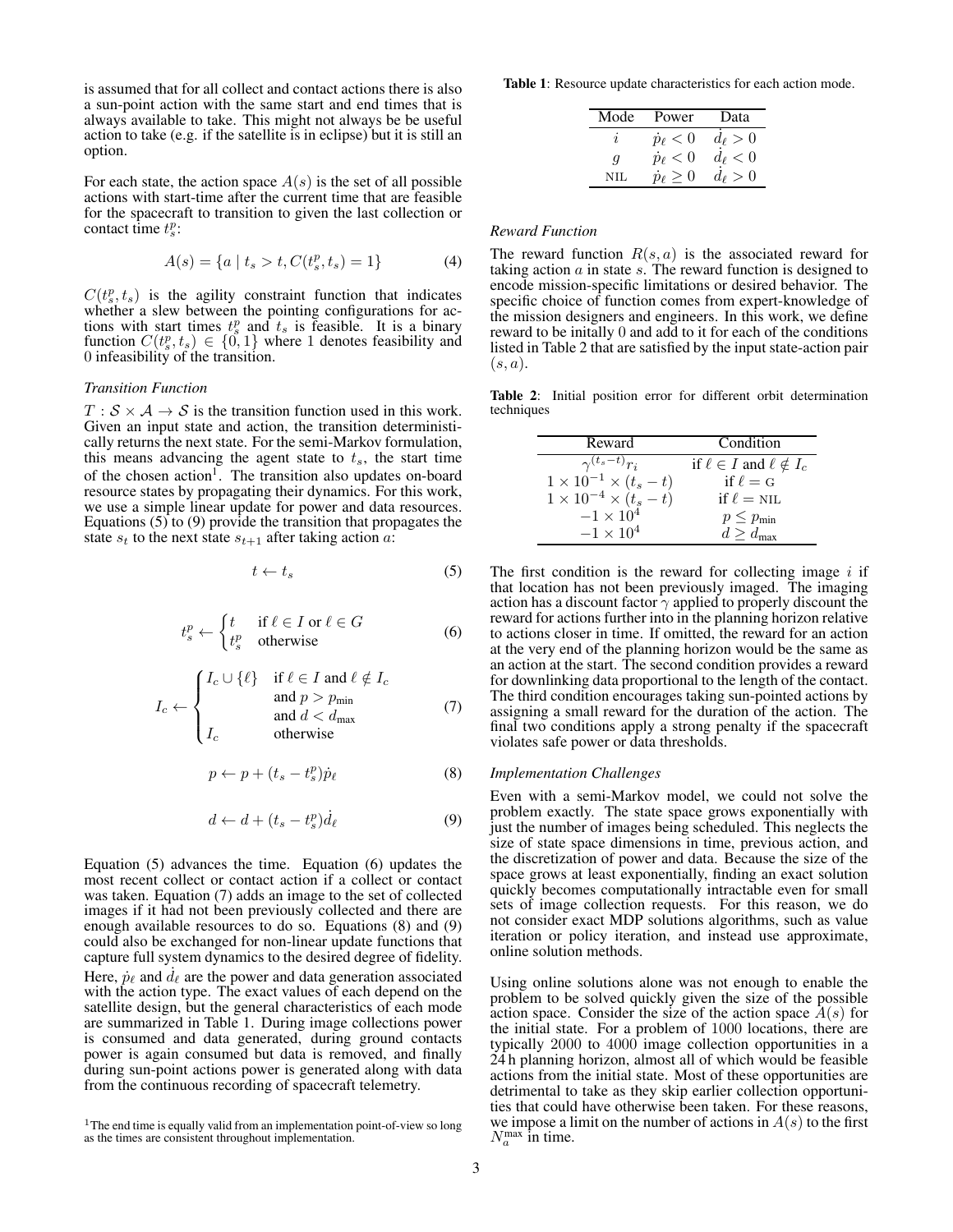Finally, when using an online solution method, the action space is a function of the state and must be recomputed for each state visited, computed a-priori, or cached in some manner. We found that recomputing the action space at each state works for the forward-search solution, but the MCTS approach relies too heavily on simulation rollouts to make recomputation practical. To make MCTS computationally feasible we precompute the action space.

#### *Solution Methods*

To solve the problem, we used common algorithms for solving MDPs and SMDPs—forward search and Monte Carlo Tree Search. While both are discussed in greater depth in other works [\[14\]](#page-7-15), [\[17\]](#page-10-2), [\[18\]](#page-10-3), we will present a brief review of the techniques here for understanding.

*Forward Search—*Forward search is an online method that exhaustively explores the state and action space from the current state s to some depth  $d_{\text{solve}}$ . Shown in Algorithm [1,](#page-3-0) it uses SELECTACTION to iterate over all possible actions in the current state, recursively calling itself on future states until the desired depth is reached.

Solving the SMDP proceeds from the initial state  $s_0$  by computing all paths of depth  $d_{\text{solve}}$ , then choosing the action associated with the path of highest reward. The transition function is called to deterministically advance the state. In the next state, the process is repeated, and the algorithm may find a path different than the previous maximizes the reward. This sequence is repeated until the end of the planning period H. The resulting series of states and actions is the task plan.

The solve depth  $d_{\text{solve}}$  varies based on computational resources and the desired optimality of the solution. The choice of  $d_{\text{solve}}$  is also inherently tied to the choice of the actions space size limit  $N_a^{\text{max}}$ . This can be seen by the total computational complexity of this method, which is  $O(|N_a^{\max}|^{d_{\text{solve}}})$ . Larger values of  $d_{\text{solve}}$  will lead to better plans due to greater "foresight" of the algorithm when choosing actions but come at increased computational cost.

<span id="page-3-0"></span>Algorithm 1 SMDP Forward Search

<span id="page-3-2"></span>

| 1:  | <b>function</b> SELECTACTION(s, $d_{\text{solve}}$ , $\gamma$ )         |
|-----|-------------------------------------------------------------------------|
| 2:  | if $d=0$                                                                |
| 3:  | return $(NIL, 0)$                                                       |
| 4:  | $(a^{\star}, v^{\star}) \leftarrow (NIL, -\infty)$                      |
| 5:  | for $a \in A(s)$                                                        |
| 6:  | $v \leftarrow R(s, a)$                                                  |
| 7:  | for $s' \in T(s,a)$                                                     |
| 8:  | $(a', v') \leftarrow$ SELECTACTION $(s', d_{\text{solve}} - 1, \gamma)$ |
| 9:  | $v \leftarrow v + \gamma^{(a.t_s - s.t)} v'$                            |
| 10: | if $v > v^*$                                                            |
| 11: | $(a^{\star}, v^{\star}) \leftarrow (a, v)$                              |
| 12: | <b>return</b> $(a^{\star}, v^{\star})$                                  |
| 13: | <b>function</b> FORWARDSEARCH( $s_0, d_{\text{solve}}, \gamma$ )        |
| 14: | $\pi(s_0) \leftarrow   \  $                                             |
| 15: | $a, v \leftarrow$ SELECTACTION( $s_0, d_{\text{solve}}, \gamma$ )       |
| 16: | $s \leftarrow T(s_0, a)$                                                |
| 17: | $\pi(s_0) \leftarrow \text{APPEND}([s_0, a)])$                          |
| 18: | while $v \neq -\infty$                                                  |
| 19: | $a, v \leftarrow$ SELECTACTION(s, $d_{\text{solve}}, \gamma$ )          |
| 20: | $s \leftarrow T(s, a)$                                                  |
| 21: | $\pi(s_0) \leftarrow \text{APPEND}([s, a)])$                            |
| 22: | <b>return</b> $\pi(s_0)$                                                |

*Monte Carlo Tree Search—*Monte Carlo Tree Search is an online, sampling-based approach [\[18\]](#page-10-3), [\[19\]](#page-10-4), [\[20\]](#page-10-5). In contrast to forward search, the algorithm's computational complexity does not grow exponentially with the solve depth or size of the action space. The approach entails running many simulations from the current state, updating an estimate of the state-action value function on each iteration. After a fixed number of simulations have been run, the best action found is taken, and the process repeats until the end of the planning horizon is reached.

Algorithm [2](#page-3-1) presents the method. In the algorithm,  $Q(s, a)$  is the estimate of state-action value and  $N(s, a)$  is the number of times that the pair has been observed during simulation. The function  $Q_0(s, a)$  and  $N_0(s, a)$  allow the algorithm to be seeded if prior knowledge is available. In this work, they are both set to 0. The hyperparameter  $c$  controls the amount of exploration during the search, and  $N_{\text{sim}}^{\text{max}}$  sets is maximum number of simulations performed for each solution step. Exploration done at one step helps inform subsequent steps because  $Q(s, a)$  persists between steps.

<span id="page-3-1"></span>

| <b>Algorithm 2 SMDP Monte Carlo Tree Search</b>                                                                                                                 |  |  |  |  |
|-----------------------------------------------------------------------------------------------------------------------------------------------------------------|--|--|--|--|
| function SIMULATE $(s, d_{\text{solve}}, \gamma)$<br>1:                                                                                                         |  |  |  |  |
| if $d=0$<br>2:                                                                                                                                                  |  |  |  |  |
| return 0<br>3:                                                                                                                                                  |  |  |  |  |
| if $s \notin V$<br>4:                                                                                                                                           |  |  |  |  |
| for $a \in A(s)$<br>5:                                                                                                                                          |  |  |  |  |
| $N(s, a), Q(s, a) \leftarrow N_0(s, a), Q_0(s, a)$<br>6:                                                                                                        |  |  |  |  |
| $V \leftarrow V \cup \{s\}$<br>7:                                                                                                                               |  |  |  |  |
| 8:                                                                                                                                                              |  |  |  |  |
| <b>return</b> ROLLOUT(s, $d_{\text{solve}}, \gamma$ )<br>$a \leftarrow \text{argmax}_a Q(s, a) + c \sqrt{\frac{\log \sum_{a \in A(s)} N(s, a)}{N(s, a)}}$<br>9: |  |  |  |  |
| $r \leftarrow R(s, a)$<br>10:                                                                                                                                   |  |  |  |  |
| $s' \leftarrow T(s, a)$<br>11:                                                                                                                                  |  |  |  |  |
| 12:                                                                                                                                                             |  |  |  |  |
| $q \leftarrow \gamma^{(a.t_s - s.t)}$ SIMULATE $(s', d_{\text{solve}} - 1, \gamma)$<br>$N(s, a) \leftarrow N(s, a) + 1$<br>13:                                  |  |  |  |  |
| $Q(s, a) \leftarrow Q(s, a) + \frac{q - Q(s, a)}{N(s, a)}$<br>14:                                                                                               |  |  |  |  |
| return $q$<br>15:                                                                                                                                               |  |  |  |  |
| <b>function</b> ROLLOUT(s, $d_{\text{solve}}$ , $\gamma$ )<br>16:                                                                                               |  |  |  |  |
| if $d=0$<br>17:                                                                                                                                                 |  |  |  |  |
| return <sub>0</sub><br>18:                                                                                                                                      |  |  |  |  |
| $a \sim A(s)$<br>19:                                                                                                                                            |  |  |  |  |
| $r \leftarrow R(s,a)$<br>20:                                                                                                                                    |  |  |  |  |
| $s' \leftarrow T(s, a)$<br>21:                                                                                                                                  |  |  |  |  |
| <b>return</b> $r + \gamma^{(a.t_s - s.t)}$ ROLLOUT $(s', d_{\text{solve}} - 1, \gamma)$<br>22:                                                                  |  |  |  |  |
| <b>function</b> MONTECARLOTREESEARCH( $s_0, d_{\text{solve}}, \gamma$ )<br>23:                                                                                  |  |  |  |  |
| $\pi(s_0) \leftarrow \lceil \cdot \rceil$<br>24:                                                                                                                |  |  |  |  |
| $n \leftarrow 0$<br>25:                                                                                                                                         |  |  |  |  |
| for $n \leq N_{\text{sim}}^{\text{max}}$<br>26:                                                                                                                 |  |  |  |  |
| SIMULATE $(s_0, d_{\text{solve}}, \gamma)$<br>27:                                                                                                               |  |  |  |  |
| $n \leftarrow n + 1$<br>28:                                                                                                                                     |  |  |  |  |
| $a \leftarrow \text{argmax}_a Q(s, a)$<br>29:                                                                                                                   |  |  |  |  |
| $s \leftarrow T(s_0, a)$<br>30:                                                                                                                                 |  |  |  |  |
| $\pi(s_0) \leftarrow \pi(s_0) \cup \{(s_0, a)\}\$<br>31:                                                                                                        |  |  |  |  |
| while $v \neq -\infty$<br>32:<br>$n \leftarrow 0$<br>33:                                                                                                        |  |  |  |  |
| for $n \leq N_{\text{sim}}^{\text{max}}$<br>34:                                                                                                                 |  |  |  |  |
| SIMULATE $(s, d_{\text{solve}}, \gamma)$<br>35:                                                                                                                 |  |  |  |  |
| $n \leftarrow n + 1$<br>36:                                                                                                                                     |  |  |  |  |
| $a \leftarrow \text{argmax}_a Q(s, a)$<br>37:                                                                                                                   |  |  |  |  |
| $s \leftarrow T(s, a)$<br>38:                                                                                                                                   |  |  |  |  |
| $\pi(s_0) \leftarrow$ APPEND $([ (s, a) ])$<br>39:                                                                                                              |  |  |  |  |
| <b>return</b> $\pi(s_0)$<br>40:                                                                                                                                 |  |  |  |  |
|                                                                                                                                                                 |  |  |  |  |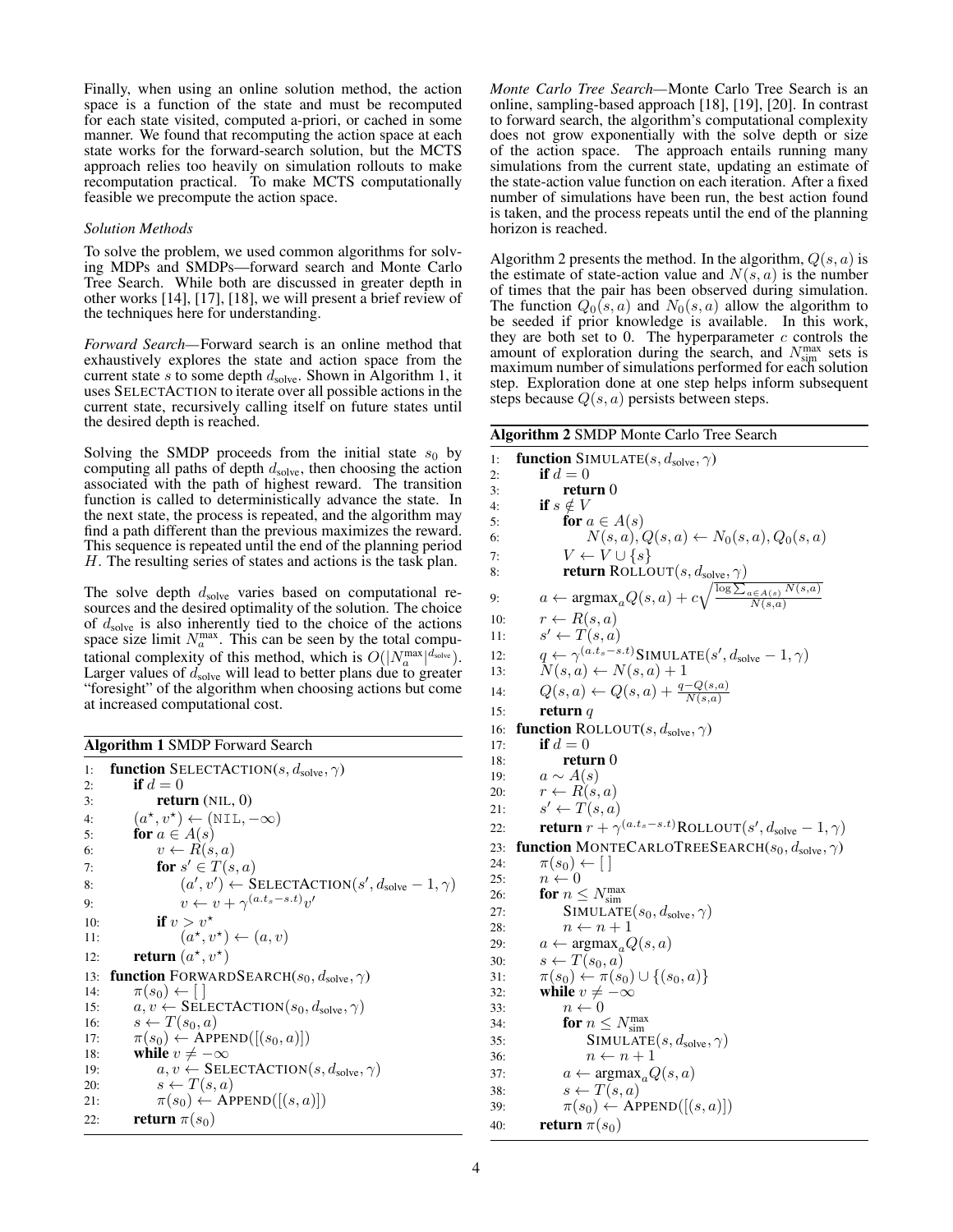# 3. BASELINES

<span id="page-4-0"></span>We compare our methods against serval approaches used previously to solve the satellite task scheduling problem. For this work, we consider three of the most common approaches to provide a performance baseline for comparison—a rulebased method, a graph search approach, and a MILP formulation.

#### *Rule-Based Planning*

The rule-based method is simply hand-coded logic based on expert knowledge of the system and desired behavior. We use an adaptation of a prior implementation [\[9\]](#page-7-10). Shown in Algorithm [3,](#page-4-2) the rule-based planner is simple in nature. It looks at the next feasible action in time. If this feasible action is a collect or contact, and there are enough resources available, it will take this action. Otherwise, it will sun-point for an equivalent duration. The algorithm terminates when no action can be taken at the current state.

<span id="page-4-2"></span>

| <b>Algorithm 3 Rule-Based Task Planner</b> |  |
|--------------------------------------------|--|
|--------------------------------------------|--|

| 1:  | <b>function</b> NAIVESELECTACTION(s)                                |
|-----|---------------------------------------------------------------------|
| 2:  | // Let a be the next action in time from $A(s)$                     |
| 3:  | if $a \in G \cup I$                                                 |
| 4:  | $s' \leftarrow T(s, a)$                                             |
| 5:  | if $s'.p > p_{min}$ and $s'.d \leq d_{max}$                         |
| 6:  | // Take action if feasible given resources                          |
| 7:  | return $a$                                                          |
| 8:  | else                                                                |
| 9:  | // Sunpoint for equivalent duration                                 |
| 10: | <b>return</b> $a_{sunpoint}(t_s)$                                   |
| 11: | else                                                                |
| 12: | <b>return</b> $a_{\text{sumpoint}}(t_s)$                            |
| 13: | <b>function</b> RULEBASEDPLANNER( $s_0, d_{\text{solve}}, \gamma$ ) |
| 14: | $\pi(s_0) \leftarrow   \  $                                         |
| 15: | $a \leftarrow$ NAIVESELECTACTION( $s_0$ )                           |
| 16: | $s \leftarrow T(s_0, a)$                                            |
| 17: | $\pi(s_0) \leftarrow \pi(s_0) \cup \{(s_0, a)\}\$                   |
| 18: | while $A(s) \neq \emptyset$                                         |
| 19: | $a \leftarrow$ NAIVESELECTACTION(s)                                 |
| 20: | $s \leftarrow T(s, a)$                                              |
| 21: | $\pi(s_0) \leftarrow$ APPEND([ $(s, a)$ ])                          |
| 22: | <b>return</b> $\pi(s_0)$                                            |

#### *Graph Search*

The graph search method works by first encoding the action space and feasible transitions as a directed acyclic graph then computing the longest weighted path that traverses the graph. In this approach, each possible collect opportunity is a node and feasible transitions between collects are edges. The optimal plan is then simply the longest weighted path through the graph, where the weights are the rewards for collecting each image.

Algorithm [4](#page-3-2) allows for the direct calculation of this path through dynamic programming. Here,  $R_i$  is the total reward collected for the plan found passing through node  $i$ , and  $n_i$ is the prior node associated with the highest reward. We first initialize all opportunities  $o_i$  collecting image j to the reward function  $r_j$  associated to collecting that image. The optimal path is found by iterating through nodes in increasing time order, updating the highest value path through each node, then back-tracking from the highest value node found with  $\argmax_i R_i$ . The agility constraint function  $C(t_s^p, t_s)$ is extended to return feasibility of the transition between collection opportunities  $C(o_1, o_2)$ . If  $C(o_1, o_2) = 0$ , then it is not possible to take both opportunities  $o_1$  and  $o_2$ . The tasking plan is the reverse of all nodes (collection opportunities) traversed while back-tracking. This approach is based on the work of Augenstein [\[21\]](#page-10-6).

|     | <b>Algorithm 4 Graph-based Task Planner</b> |  |  |  |  |
|-----|---------------------------------------------|--|--|--|--|
| 1:  | <b>function PropagateWeights</b>            |  |  |  |  |
| 2:  | for $o_i \in O_j, j \in I$                  |  |  |  |  |
| 3:  | $R_i \leftarrow r_i$                        |  |  |  |  |
| 4:  | $n_i \leftarrow \text{NIL}$                 |  |  |  |  |
| 5:  | for $o_i \in O_j, j \in I$                  |  |  |  |  |
| 6:  | for $o_k \in O_\ell, \ell \in I$            |  |  |  |  |
| 7:  | if $C(o_i, o_k) = 1 \& R_i + r_\ell > R_k$  |  |  |  |  |
| 8:  | $R_k \leftarrow R_i + r_{\ell}$             |  |  |  |  |
| 9:  | $n_k \leftarrow i$                          |  |  |  |  |
| 10: | <b>function</b> EXTRACTPATH                 |  |  |  |  |
| 11: | $\pi(s_0) \leftarrow \lceil \rceil$         |  |  |  |  |
| 12: | $n \leftarrow \text{argmax}_{x} R_x$        |  |  |  |  |
| 13: | while $n \neq \text{NIL}$                   |  |  |  |  |
| 14: | $\pi(s_0) \leftarrow$ APPEND $([o_n])$      |  |  |  |  |
| 15: | $n \leftarrow p_n$                          |  |  |  |  |
| 16: | $\pi(s_0) \leftarrow$ REVERSE $(\pi(s_0))$  |  |  |  |  |
| 17: | <b>return</b> $\pi(s_0)$                    |  |  |  |  |

#### *Mixed-Integer Linear Programming*

The third reference approach is a mixed-integer linear programming (MILP) formulation based on the work of Nag et al. [\[11\]](#page-7-12). This approach attempts to solve

$$
\begin{aligned}\n\text{maximize} & \sum_{x_{ij}} r_i x_{ij} \ \forall o_j \in O_i, i \in I \\
\text{subject to} & x_{ij} \in \{0, 1\} \\
& \sum_{o_j \in O_i} x_{ij} \le 1 \ \forall i \in I \\
& x_{ij} + x_{k\ell} \le 1 \ \forall o_j \in O_i, i \in I \\
& \forall o_\ell \in O_k, k \in I \\
& \text{s.t. } C(o_j, o_\ell) = 0\n\end{aligned}
$$

Here, the problem is formulated in terms of in terms of binary variable  $x_{ij}$  which indicates whether the image i is collected at opportunity  $o_j$  ( $x_{ij} = 1$ ) or not ( $x_{ij} = 0$ ). The objective represents the total reward from all collect opportunities across all requested images and stations. The first constraint is the integer constraint on the binary decision of whether the collect is taken or not. The second constraint imposes a limit of at most one collect taken per each image to ensure that the solution attempts to capture all images. The final constraint enforces that all possible transitions between collection opportunities must obey constraints on spacecraft agility. The task schedule is the set of collection opportunities selected.

#### 4. EXPERIMENTS

<span id="page-4-1"></span>To evaluate the performance of the SMDP planning solution, we create hypothetical sets of imaging locations that are randomly drawn the the LandSat-2 imaging catalog. The Landsat program regularly collects images of the entire globe along the pre-defined WRS-2 grid. The data set contains 16,896 coastal or land image locations. All locations are assigned an equal reward value of  $r_i = 1$ .

We consider two variations of the satellite tasking problem.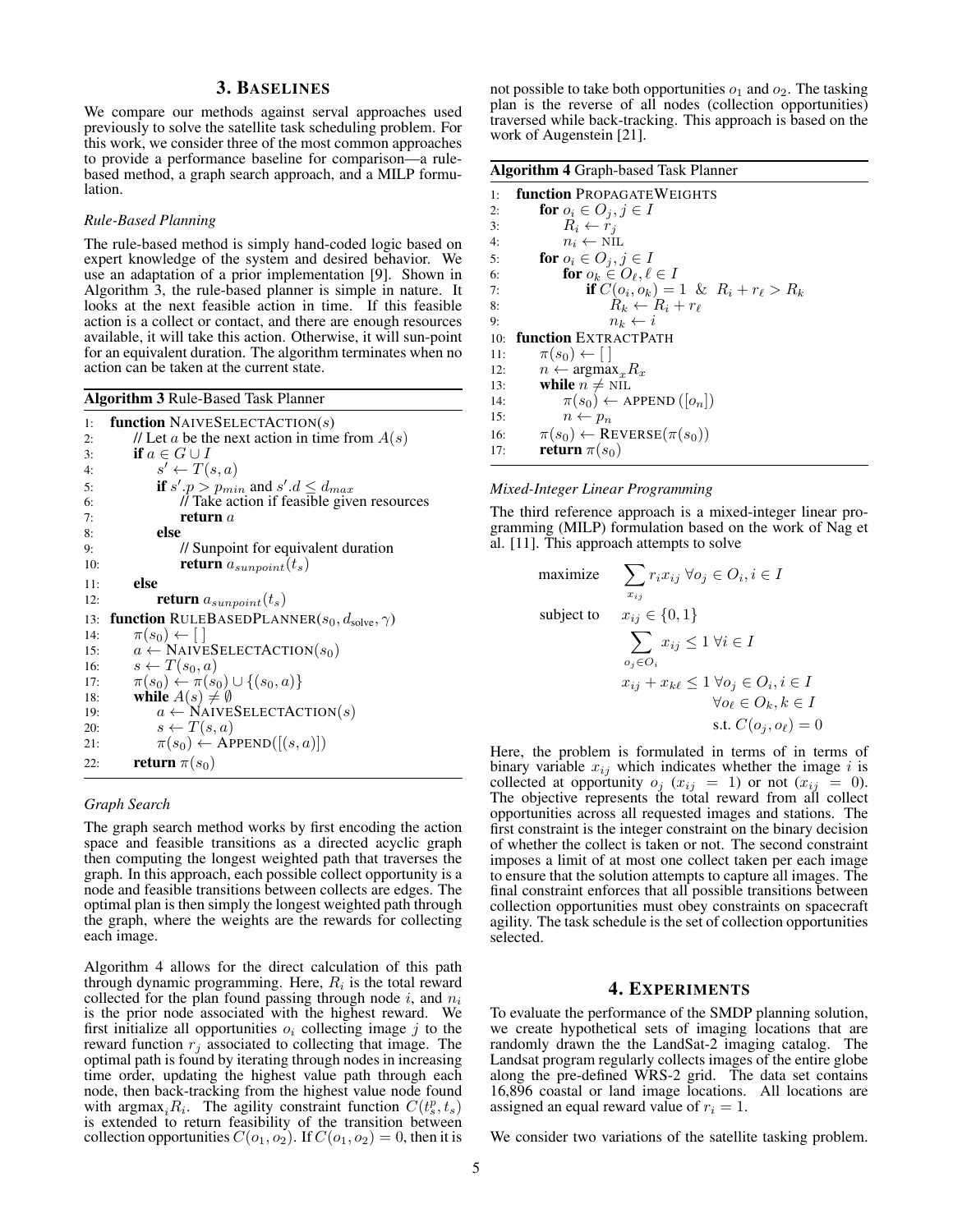First, we consider the performance in the more common resource-free problem addressed by the baseline approaches. We also consider the formulation where spacecraft resources of power and data are included. In the later case, the rulebased approach is used to provide the comparison as the graph and MILP formulations cannot easily extended to incorporate resources into the planning process.

All scenarios consider a single spacecraft in a 500 km circular polar orbit. We assume that the spacecraft has a  $1^{\circ}/s$ maximum slew rate between pointing-vectors. The spacecraft model has a 10% duty cycle on power, one image collection uses 1% of total data storage capacity. Spacecraft also generates data at constant rate of  $0.0001\%$  the maximum capacity every second to model on-board telemetry logging. Data can be downlinked at 4 times the rate at which it is generated during image collection. We set  $p_{\text{min}}$  to 30% of the total energy capacity and  $d_{\text{max}}$  to 75% of total data storage. The spacecraft dynamics are propagated using the SGP4 propagator [\[22\]](#page-10-7). The planning horizon is set to be 1 day long for all cases. For all planning simulations, the image collection, ground contact opportunities, and action space were precomputed and reused for all solutions. All simulations were run on a workstation with dual 14-core 2.6 GHz Intel E5-2690 processors with each core running at most one simulation at a time.

#### *Hyperparameter Selection*

Both SMDP solution algorithms rely on a number of hyperparameters that affect their performance (in terms of speed and optimality). Before comparing the SMDP algorithms, it is important to understand the parameters used to control the algorithms. To discover the best possible set of parameters, we performed a brute-force grid search of a select few parameters to find the best combination to use for the resource-free and resource-modeled problems. Grid search was used to find the best parameter combination. The same set of 1000 locations shown in Figure [2](#page-6-1) was used for all searches.

| Parameter          | Considered values                            |
|--------------------|----------------------------------------------|
|                    | $0.99, 0.9925, 0.995, 0.999, 0.9995, 0.9999$ |
| $d_{\text{solve}}$ | 3, 5, 7                                      |
| $N_a^{\max}$       | 3.4.5                                        |

Table 3: Hyperparameter search space for forward search.

| Parameter                     | Considered values        |
|-------------------------------|--------------------------|
|                               | (0.99, 0.995, 0.999)     |
| $d_{\text{solve}}$            | 5, 10, 15, 20            |
| $\epsilon$                    | 0.1, 1.0, 3.0, 5.0, 10.0 |
| $N_{\text{sim}}^{\text{max}}$ | 50, 100, 200, 500        |
| max:                          | 3, 4, 5                  |

Table 4: Hyperparameter search space for MCTS. Ten simulations were performed per point in the parameter space.

Tables [5](#page-5-0) and [6](#page-5-1) show the hyperparameter combination with the highest mean reward for each value of  $N_a^{\text{max}}$  considered. It is interesting that the planning reward does not increase as the limit on the action space size increases. Instead, the reward decreases slightly. In the case of forward search, this is attributed to the fact that the larger decision space adds actions that are further out in time. These actions, while possibly better in the short term, ultimately advance the solution more quickly in time and reduces the total number of requests that can be collected.

<span id="page-5-0"></span>

| max<br>a.     |        | $l_{\rm solve}$ | Reward |
|---------------|--------|-----------------|--------|
| w/o Resources |        |                 |        |
|               | 0.999  | 3               | 450    |
|               | 0.999  | 3               | 449    |
| 5             | 0.999  |                 | 447    |
| w/Resources   |        |                 |        |
|               | 0.99   |                 | 225    |
|               | 0.9925 |                 | 223    |
|               | 0.995  |                 | 22.1   |

Table 5: Hyperparameter outcomes for forward search.

<span id="page-5-1"></span>

| ⊺max<br>a.    | $\sim$ | $a_{\rm solve}$ | $\mathfrak c$ | max:<br>sim | Reward |
|---------------|--------|-----------------|---------------|-------------|--------|
| w/Resources   |        |                 |               |             |        |
|               | 0.995  | 10              | 3.0           | 500         | 420    |
|               | 0.995  | 10              | 5.0           | 500         | 415    |
| 5             | 0.995  | 10              | 3.0           | 500         | 406    |
| w/o Resources |        |                 |               |             |        |
|               | 0.99   | 20              | 3.0           | 200         | 215    |
|               | 0.99   | 20              | 3.0           | 50          | 204    |
|               | N 999  | 15              | 3.0           | 100         | 195    |

Table 6: Hyperparameter outcomes for MCTS. Reward is the mean value over 10 simulations.

In the case of MCTS, there are two explanations for the decreasing reward with action space size. When resource management is not part of the problem, the larger action space means that more iterations are required to achieve similar levels of exploration across the decision tree. The maximum number of simulations is capped at 500. Consequently, as the action space size increases, the algorithms are unable to explore as thoroughly and performs worse.

When resource management is part the problem formulation, having a greater look-ahead dominates the MCTS planning outcomes as evidenced by greater  $d_{\text{solve}}$  values. While one would expect that more rollout simulations should lead to better planning outcomes in MCTS, it is likely that the increased solve depth causes enough statistical variance that 10 iterations per parameter combination are not enough to find the optimal hyperparameter combination.

#### *Planning without Resources*

Figure [3](#page-6-2) shows how rule-based, graph, MILP, SMDP forward search, and SMDP MCTS formulations perform when only the single objective of maximizing overall reward is considered. As expected, the rule-based method is the least performant but most computationally efficient. The MILP approach consistently performs the best out of all methods but is also one of the slowest. The next best method is the graph search approach. SMDP forward search manages to be nearly as efficient as the graph formulation, while having computational efficiency near that of the rule-based approach. It also significantly outperforms the reward of the rule-based approach in all cases. The comparative efficiency of forward search is hightlighted in the right panel of Figure [3,](#page-6-2) where it has the best efficiency rating behind the rule-based method for reward per second of computation time. Even though the action space is precomputed, the MCTS solution is still computationally expensive relative to the rule-based and forward search solutions due to the number of iterations required to thoroughly sample the state-action space.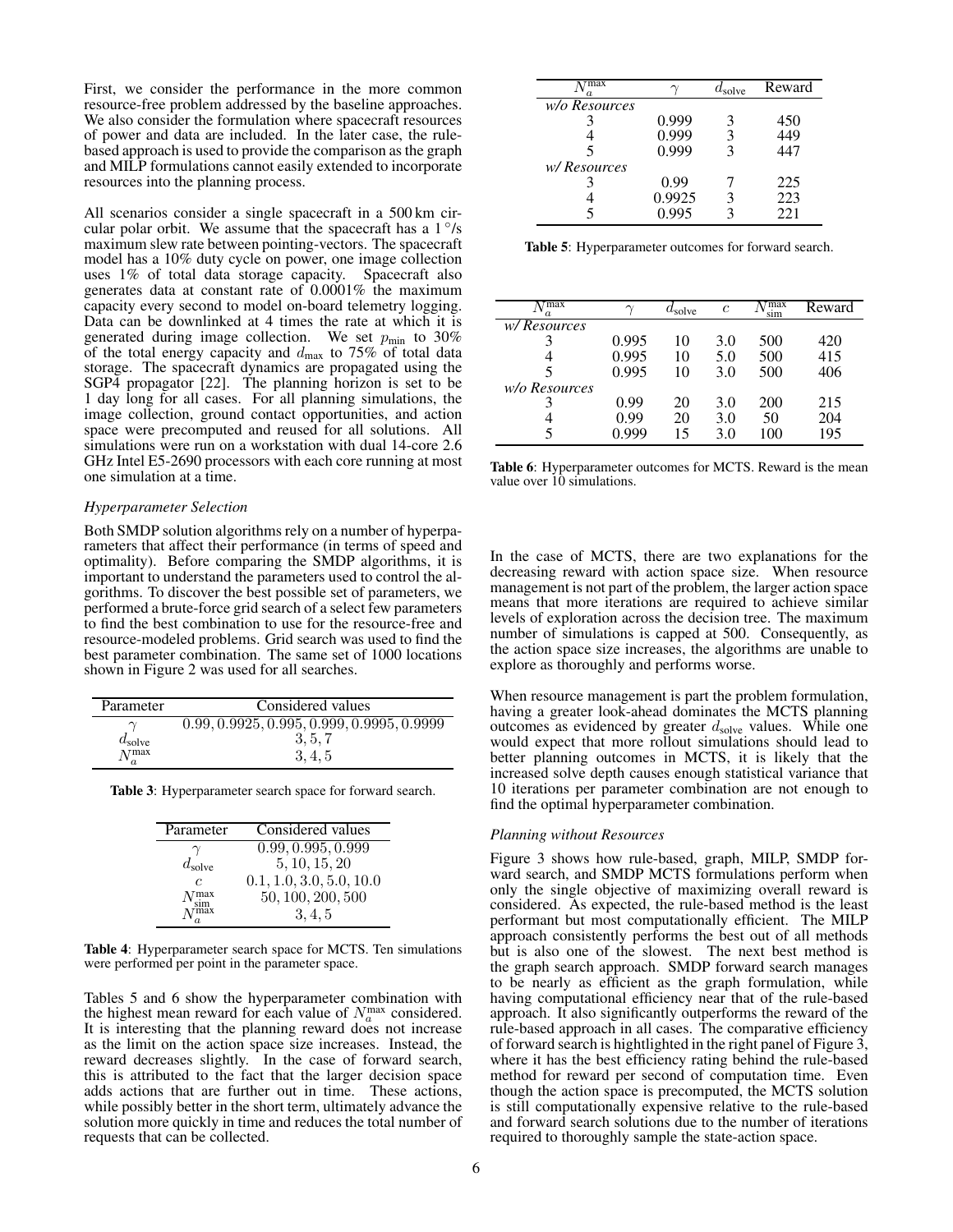<span id="page-6-1"></span>

Figure 2: Random sampling of 1000 locations from the Landsat grid data set. This specific sampling was used to conduct hyperparameter searches.

<span id="page-6-2"></span>

Figure 3: Performance of planning approaches without considering resources for 10 random samplings of 1000 locations of from Landsat data. Total reward (left), simulation runtime (middle), and time-normalized reward (right). The time-normalized reward is the simulation reward divided by the runtime.

### *Planning with Resources*

When resources are considered as part of the scheduling problem, task planning becomes significantly more challenging. The system must balance multiple objectives of imaging, downlinking data, and recharging to maximize the overall reward. Figure [4](#page-7-17) shows that out of the three solution methods considered the SMDP MCTS approach is the best at handling this challenge and forward search the worst. While it might be surprising that a rule-based method can outperform a more complex approach like forward search, it is important to remember that with a short solve depth the algorithm becomes myopic—paths that initially look promising can end up steering the solution towards ultimately inefficient outcomes. It is expected that this could be alleviated by increasing the solve depth. However, due to the exponential complexity of the forward search algorithm in solution depth, increasing the solve depth is not a computationally practical solution. Monte Carlo Tree Search can support significantly greater solve depths. Consistent with the hypothesis that solve depth is the driving factor behind making efficient trades between multiple objectives, MCTS performs best with resource management. The rule-based method, while only

having an effective solve depth of a single step, ends up being better on-average than forward search.

We ran simulations for 200, 500, and 2000 location sets both with and without considering resource management. Plots from these simulations are included as part of the Appendix.

#### 5. CONCLUSIONS

<span id="page-6-0"></span>This paper introduced a formulation of the satellite task scheduling problem as a semi-Markov Decision process. Two viable solution methods for the problem, forward search and Monte Carlo Tree Search, were provided. Both techniques are shown capable of generating task optimized task schedules. Forward search is shown to be a simple and computationally efficient approach that is most effective in planning when only considering a single objective. MCTS is shown to be able to effectively balance multiple objectives while planning and captures the most reward out of the methods considered. In future work, it would desirable to extend the MILP formulation to also include resources to provide an additional baseline for comparison. Additionally, the SMDP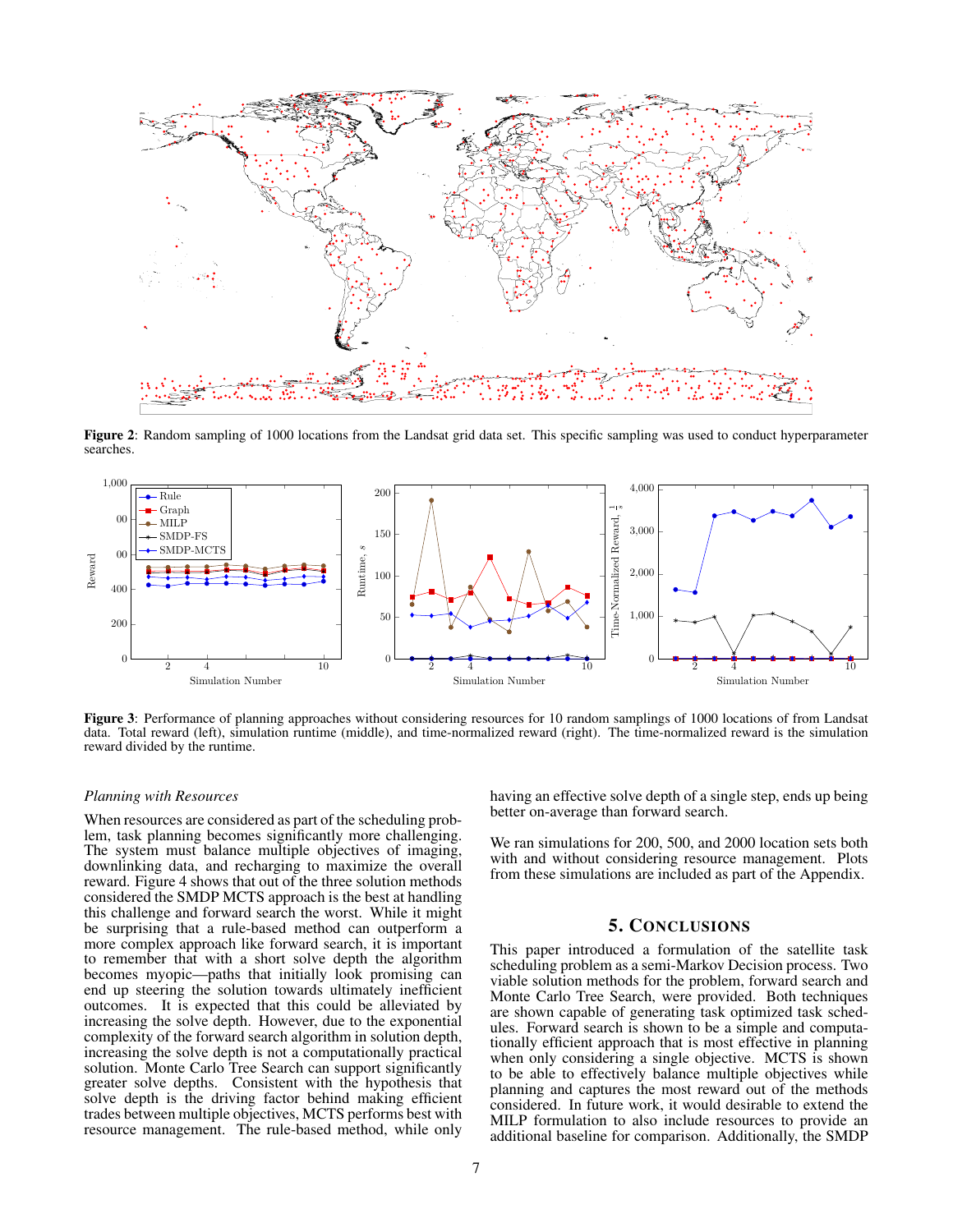<span id="page-7-17"></span>

Figure 4: Performance of planning approaches considering resource management for 10 random samplings of 1000 locations of from Landsat data. Total reward (left), simulation runtime (middle), and time-normalized reward (right). The time-normalized reward is the simulation reward divided by the runtime.

approaches would benefit from a more thorough investigation of hyperparameters and their effect on scheduling outcomes. It would also be interesting to consider, higher fidelity resource models and transition functions, as well as extend the action space to include maneuvering.

#### APPENDICES

To evaluate performance of the SMDP forward search and Monte Carlo Tree Search algorithms, a number of simulations were run beyond 1000-location simulations presented as part of the results section. Figures [5](#page-8-0) to [7](#page-8-1) provide the single-objective results for 200, 500, and 2000 location sets. Figures [8](#page-9-0) to [10](#page-9-1) provide the multi-objective results for 200, 500, and 2000 location sets.

Interestingly, when considering planning with multiple objectives, forward search proves to be more efficient than the rule-based method when the problem size is small (100), but quickly becomes the least effective as the problem size grows. As with the general shortcomings of forward search in multiobjective optimization, it is thought the short solve depth of the forward search method is unable to detect and make efficient trades between the multiple objectives.

# <span id="page-7-0"></span>ACKNOWLEDGMENTS

The authors would like to acknowledge Lucas Riggi for providing the initial algorithm for computing imaging opportunities, Sreeja Nag for providing the Landsat image location data set, Christian Lenz for his continual support and encouragement in undertaking this research. We would also like to thank Amir Maleki for his insightful feedback while preparing this publication.

#### <span id="page-7-1"></span>**REFERENCES**

- <span id="page-7-2"></span>[1] O. Brown and P. Eremenko, "The value proposition for fractionated space architectures," in *Space*, 2006, p. 7506.
- <span id="page-7-3"></span>[2] M. D'Errico, *Distributed Space Missions for Earth System Monitoring*. Springer, 2012, vol. 31.
- <span id="page-7-4"></span>[3] M. R. Garey and D. S. Johnson, *Computers and Intractability: A Guide to the Theory of NP-Completeness*. W.H Freeman, 1979.
- <span id="page-7-5"></span>[4] N. G. Hall and M. J. Magazine, "Maximizing the value of a space mission," *European Journal of Operational Research*, vol. 78, no. 2, pp. 224–241, 1994.
- <span id="page-7-6"></span>[5] M. Lemaître, G. Verfaillie, F. Jouhaud, J.-M. Lachiver, and N. Bataille, "Selecting and scheduling observations of agile satellites," *Aerospace Science and Technology*, vol. 6, no. 5, pp. 367–381, 2002.
- <span id="page-7-7"></span>[6] N. Bianchessi, "Earth observation satellites: Models and algorithms," Ph.D. dissertation, Università Delgi Studi di Milano, 2005.
- <span id="page-7-8"></span>[7] G. Beaumet, G. Verfaillie, and M.-C. Charmeau, "Feasibility of autonomous decision making on board an agile earth-observing satellite," *Computational Intelligence*, vol. 27, no. 1, pp. 123–139, 2011.
- <span id="page-7-9"></span>[8] E. Bensana, G. Verfaillie, C. Michelon-Edery, and N. Bataille, "Dealing with uncertainty when managing an earth observation satellite," *European Space Agency Publications*, vol. 440, pp. 205–210, 1999.
- <span id="page-7-10"></span>[9] N. Bianchessi and G. Righini, "Planning and scheduling algorithms for the COSMO-SkyMed constellation," *Aerospace Science and Technology*, vol. 12, no. 7, pp. 535–544, 2008.
- <span id="page-7-11"></span>[10] S. Augenstein, A. Estanislao, E. Guere, and S. Blaes, "Optimal scheduling of a constellation of earth-imaging satellites for maximal data throughput and efficient human management," in *International Conference on Automated Planning and Scheduling (ICAPS)*, 2016, pp. 345–352.
- <span id="page-7-12"></span>[11] S. Nag, A. S. Li, and J. H. Merrick, "Scheduling algorithms for rapid imaging using agile cubesat constellations," *Advances in Space Research*, no. 3, pp. 891–913, 2018.
- <span id="page-7-13"></span>[12] D.-H. Cho, J.-H. Kim, H.-L. Choi, and J. Ahn, "Optimization-based scheduling method for agile earthobserving satellite constellation," *Journal of Aerospace Information Systems*, vol. 15, no. 11, pp. 611–626, 2018.
- <span id="page-7-14"></span>[13] V. Shah, V. Vittaldev, L. Stepan, and C. Foster, "Scheduling the world's largest earth-observing fleet of medium-resolution imaging satellites," in *International Workshop on Planning and Scheduling for Space*, 2019.
- <span id="page-7-15"></span>[14] R. S. Sutton and A. G. Barto, *Reinforcement Learning: An Introduction*. MIT Press, 2018.
- <span id="page-7-16"></span>[15] P. V. R. Ferreira, R. Paffenroth, A. M. Wyglinski,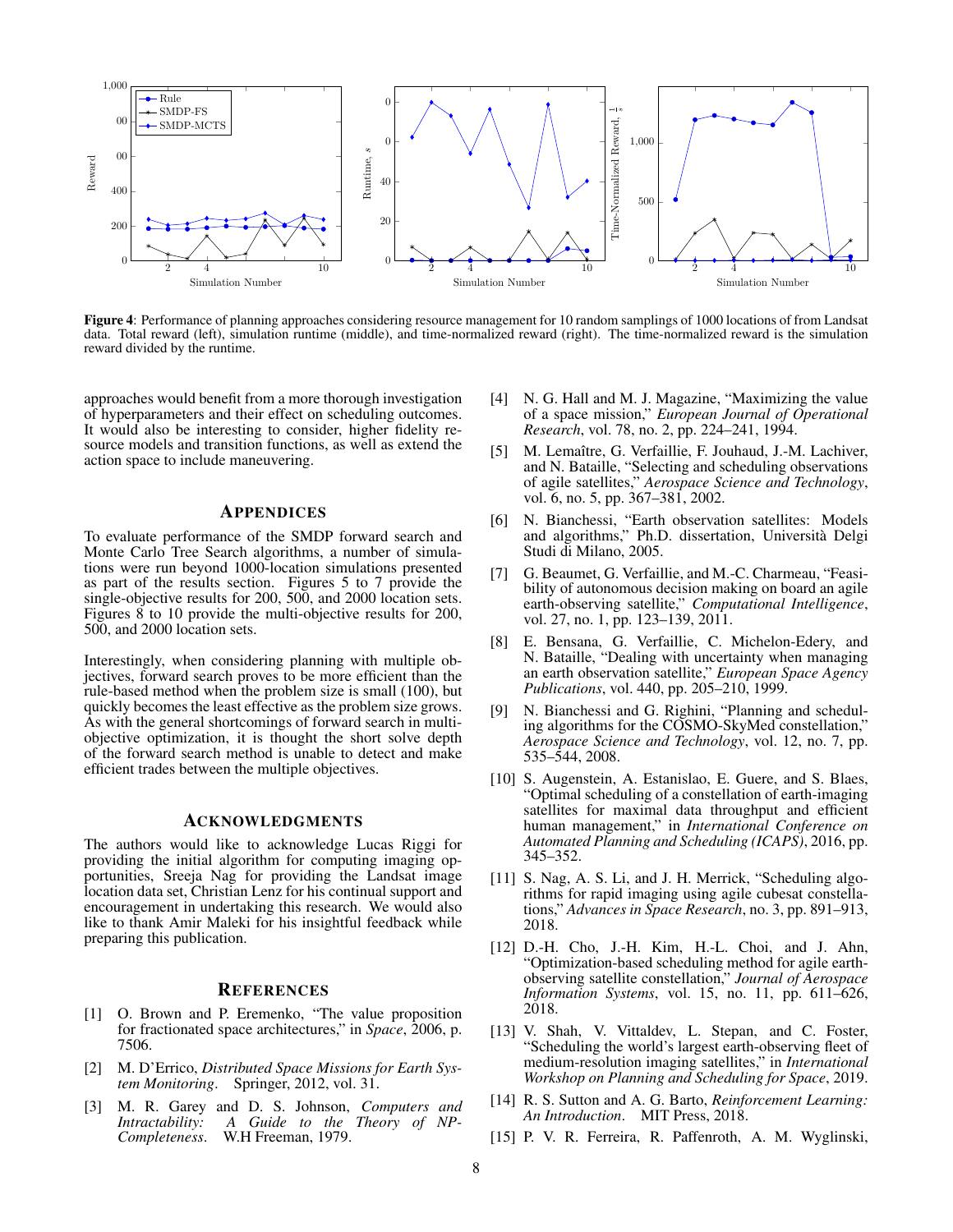<span id="page-8-0"></span>

Figure 5: Performance of planning approaches without considering resources for 10 random samplings of 200 locations of from Landsat data. Total reward (left), simulation runtime (middle), and time-normalized reward (right). The time-normalized reward is the simulation reward divided by the runtime.



Figure 6: Performance of planning approaches without considering resources for 10 random samplings of 500 locations of from Landsat data. Total reward (left), simulation runtime (middle), and time-normalized reward (right). The time-normalized reward is the simulation reward divided by the runtime.

<span id="page-8-1"></span>

Figure 7: Performance of planning approaches without considering resources for 10 random samplings of 2000 locations of from Landsat data. Total reward (left), simulation runtime (middle), and time-normalized reward (right). The time-normalized reward is the simulation reward divided by the runtime.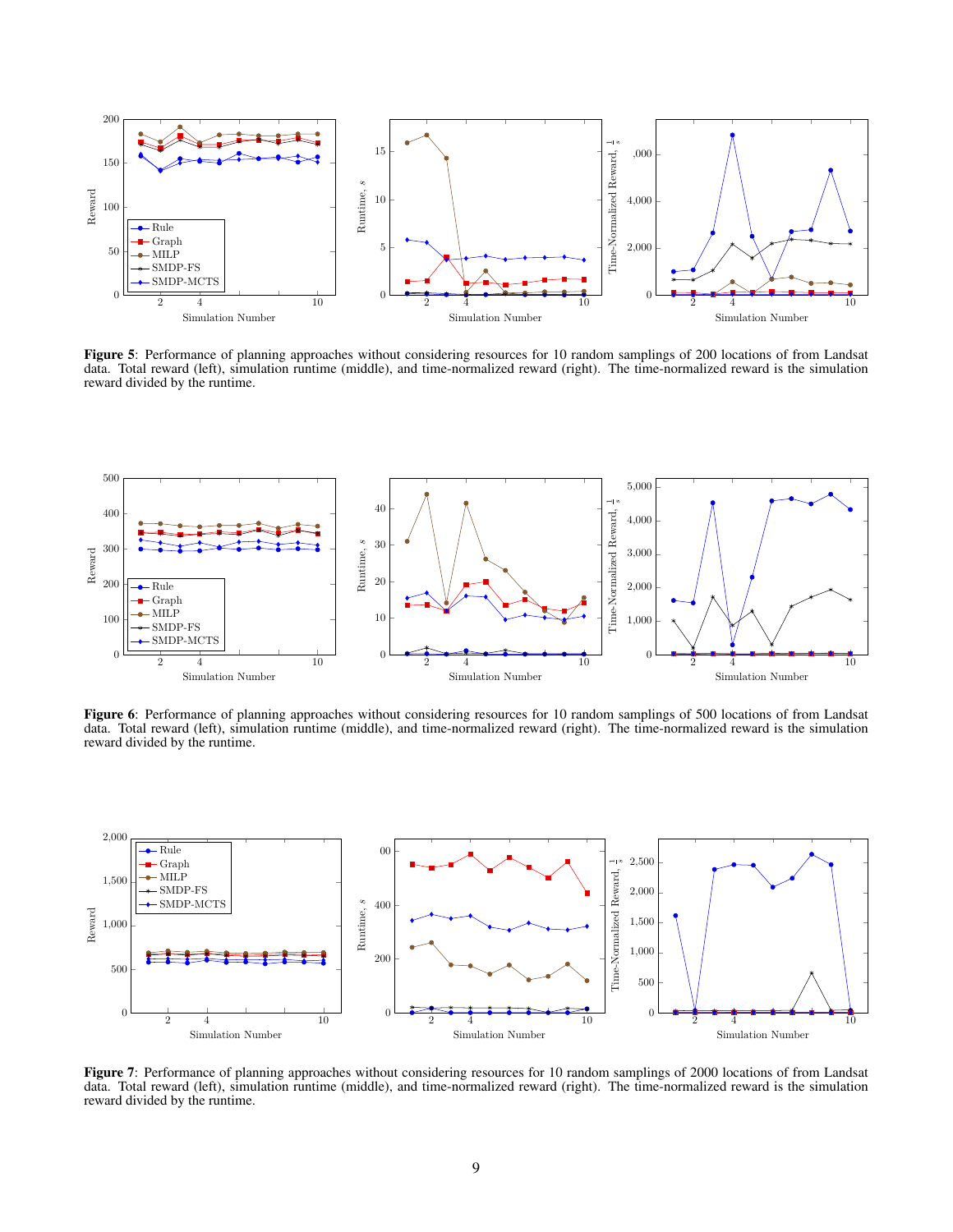<span id="page-9-0"></span>

Figure 8: Performance of planning approaches considering resource management for 10 random samplings of 200 locations of from Landsat data. Total reward (left), simulation runtime (middle), and time-normalized reward (right). The time-normalized reward is the simulation reward divided by the runtime.



Figure 9: Performance of planning approaches considering resource management for 10 random samplings of 500 locations of from Landsat data. Total reward (left), simulation runtime (middle), and time-normalized reward (right). The time-normalized reward is the simulation reward divided by the runtime.

<span id="page-9-1"></span>

Figure 10: Performance of planning approaches considering resource management for 10 random samplings of 2000 locations of from Landsat data. Total reward (left), simulation runtime (middle), and time-normalized reward (right). The time-normalized reward is the simulation reward divided by the runtime.